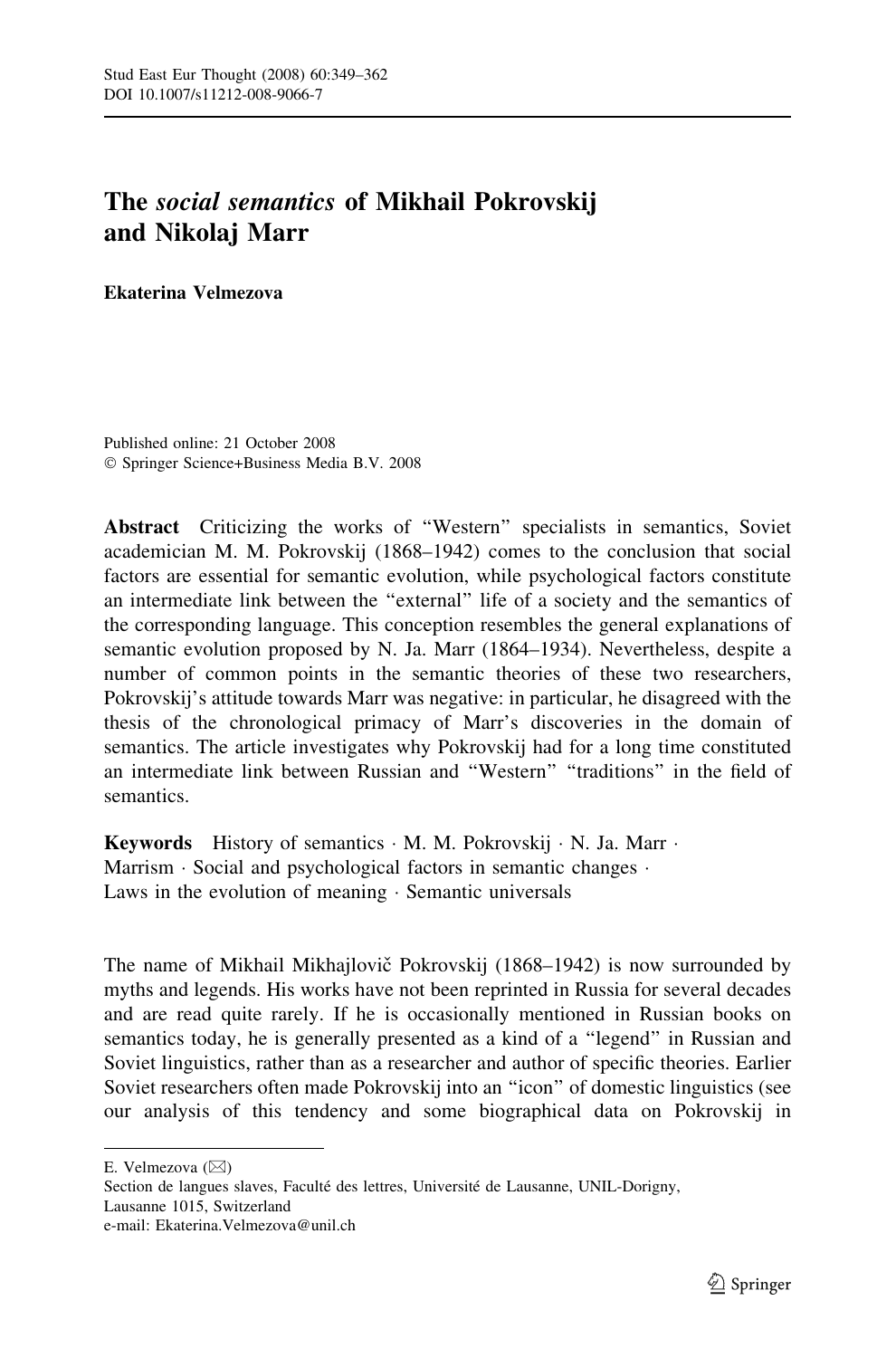Velmezova [2006,](#page-13-0) pp. 33–36) instead of comparing his theories with those of Western linguists. As a result, Pokrovskij's semantic theories are much less well known than those of Nikolaj Jakovlevič Marr  $(1864-1934).$ <sup>1</sup>

Pokrovskij was elected to the Soviet Academy of Sciences in 1929, most notably for his works in the field of classical philology (Tolstoj [1944](#page-13-0)). Yet Pokrovskij always considered himself a specialist in general linguistics rather than in the Greek and Latin languages and literatures.<sup>2</sup> Pokrovskij's earliest works on semantics (he still used the word *semasiology* [*semasiologija*]) appeared as early as the last decade of the nineteenth century (Pokrovskij [1894,](#page-12-0) [1895a,](#page-12-0) [b,](#page-12-0) [c,](#page-12-0) [1896a,](#page-12-0) [b](#page-12-0), etc.). While here only material derived from Latin and Ancient Greek was analyzed, he subsequently broadened his circle of languages to be studied considerably, and in doing so repeated the evolution of the general direction of studies in Western semantics: the first Western semanticians [such as Christian Karl Reisig (1792–1829)] had also begun their researches in this domain with the study of a very limited number of dead languages, but little by little arrived at an analysis of numerous modern languages, including their mother tongues (Hermann Paul was one of the first linguists whose theory of semantic changes was based on the analysis of German). According to Pokrovskij 'every semantician must first practice by studying his mother tongue, a contemporary language, for it is much easier to observe […] semantic facts there' (Pokrovskij [1936,](#page-12-0) p. 91).

As is well known, Marr declared that no semantics had been developed before his own work:

The ancient language doctrine was right in claiming to have excluded the [study of] thought from its area of competence, for it studied the language  $(re\check{c})$  without studying thought. There were phonetic laws to explain sound phenomena in this theory, but no semantic laws, no laws of the birth of words, or of the comprehension of speech and of its parts, including [particular] words (Marr [1933–1937 \[1931b\]](#page-12-0), p. 103).

Unlike Marr, Pokrovskij attentively analyzed the works of Western semanticians and in his own work discussed themes of common interest to Western semantics, such as the possibility of applying the notion of *law* to the evolution of semantics,<sup>3</sup> as well as the widespread thesis of the necessity of forgetting the primary, ''etymological'' meaning of the word in order to understand its semantic evolution (Pokrovskij [1936](#page-12-0), p. 79). Like some Western semanticians, Pokrovskij refused to apply ''formal logic'' to the study of semantics, and in so doing referred to the works of Michel Bréal (ibid., p. 67). At the same time, Pokrovskij often argued with foreign semanticians as to their particular theses. Particularly interesting in this regard is Pokrovskij's [1936](#page-12-0) article, which was written in French, and entitled ''Conside´rations sur le changement de la signification des mots'' (Pokrovskij [1936\)](#page-12-0).

<sup>1</sup> About Marr and his linguistic theories see for instance Thomas [1957](#page-13-0); Alpatov [1991](#page-10-0); Velmezova [2007](#page-13-0).

<sup>&</sup>lt;sup>2</sup> Here is a parallel in the biographies of Pokrovskij and Marr: Marr was elected academician in 1912, for his merits in the field of oriental philology, but he is now known mainly for his linguistic works.

<sup>&</sup>lt;sup>3</sup> Already in his monograph of 1895 Pokrovskij maintained that semantic phenomena were not arbitrary, but governed by certain laws (Pokrovskij [1895b](#page-12-0), p. III).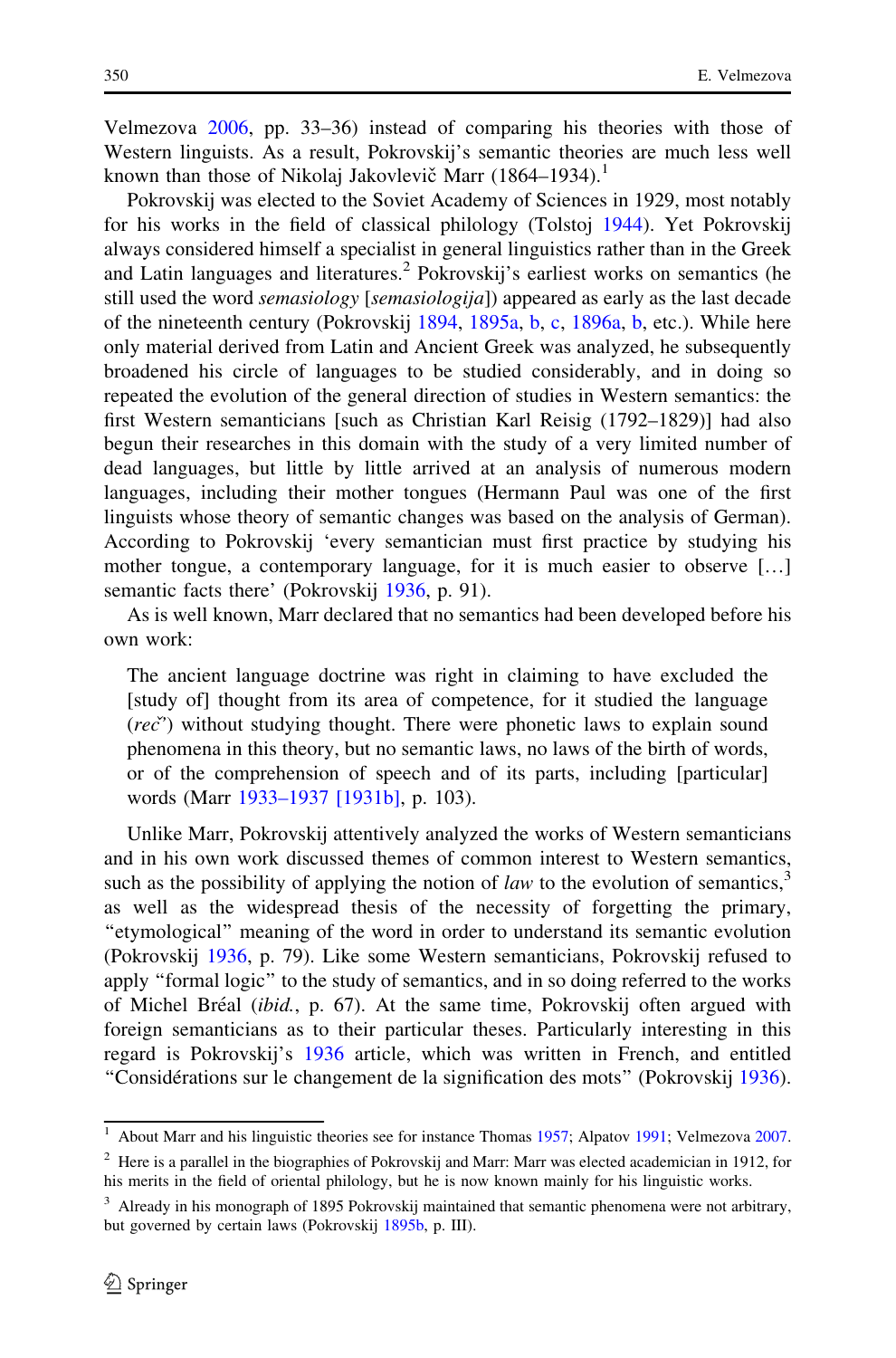Here Pokrovskij argued with Western linguists (in particular, with Josef Vendryes and Albert Dauzat) about the distinction between social and psychological factors in semantic changes. In his works that were written at the beginning of the twentieth century, Pokrovskij already established several types of factors in semantic evolution:

- (a) Psychological factors. Pokrovskij claimed that 'words and linguistic forms in general join together in our soul, independently of our consciousness, in various groups and categories, according to their formal and semantic similarity' (Pokrovskij [1959](#page-12-0) [1895], p. 18). In this way, Pokrovskij explained the appearance of neologisms by analogy;
- (b) Pokrovskij also insisted on the importance of factors connected with social, economic and cultural life in the semantic evolution of any language. For instance, he maintained that the progress of our civilization introduced new notions and representations into the consciousness of people (Pokrovskij [1895b,](#page-12-0) p. 15). Moreover only social factors in the semantic evolution permit one to speak of any semantic changes having a regular character, and of the existence of *laws* in the evolution of linguistic meanings:

Every attentive study of semantic changes shows that they often depend on historical and cultural factors, i.e. on factors that are objective. In all these cases, researchers possess a reliable foundation for their work and can constantly see that similar conditions lead to the same consequences (Pokrovskij [1959](#page-12-0) [1895], p. 27).

Yet it is in his above-mentioned article of 1936 that the correlation between psychological and social factors in semantics was subjected to the most intense scrutiny. The article begins with Pokrovskij's criticism of Western semanticians:

In general, it is necessary to say that social and psychological explanations of semantic phenomena have already been established solidly enough in linguistics. Yet I must point out that the correlation between psychological and social factors has still not been cleared up, even in the works of the most famous linguists interested in semantics. For instance, in the excellent book of Mr. Vendryes *Le langage*, the social factor is in general emphasized [...]; however, the author apparently has a tendency to *contrast* social and psychological factors (Pokrovskij [1936,](#page-12-0) p. 68).

In the same way, according to Pokrovskij, Dauzat ([1930\)](#page-10-0), distinguished social (or external) and psychological (or internal) factors in semantic evolution. Yet, nevertheless, Dauzat pointed out that the majority of ''psychological linguistic phenomena'' (such as, for instance, euphemisms or taboos) always come from a particular social milieu (Dauzat [1930,](#page-10-0) p. 271) and therefore have a ''social'' origin.

Pokrovskij proposed the following solution: social and historical factors are decisive for the evolution of semantics, while psychology only serves as an intermediate link between the ''external'' life of one particular society and the semantics of the corresponding language: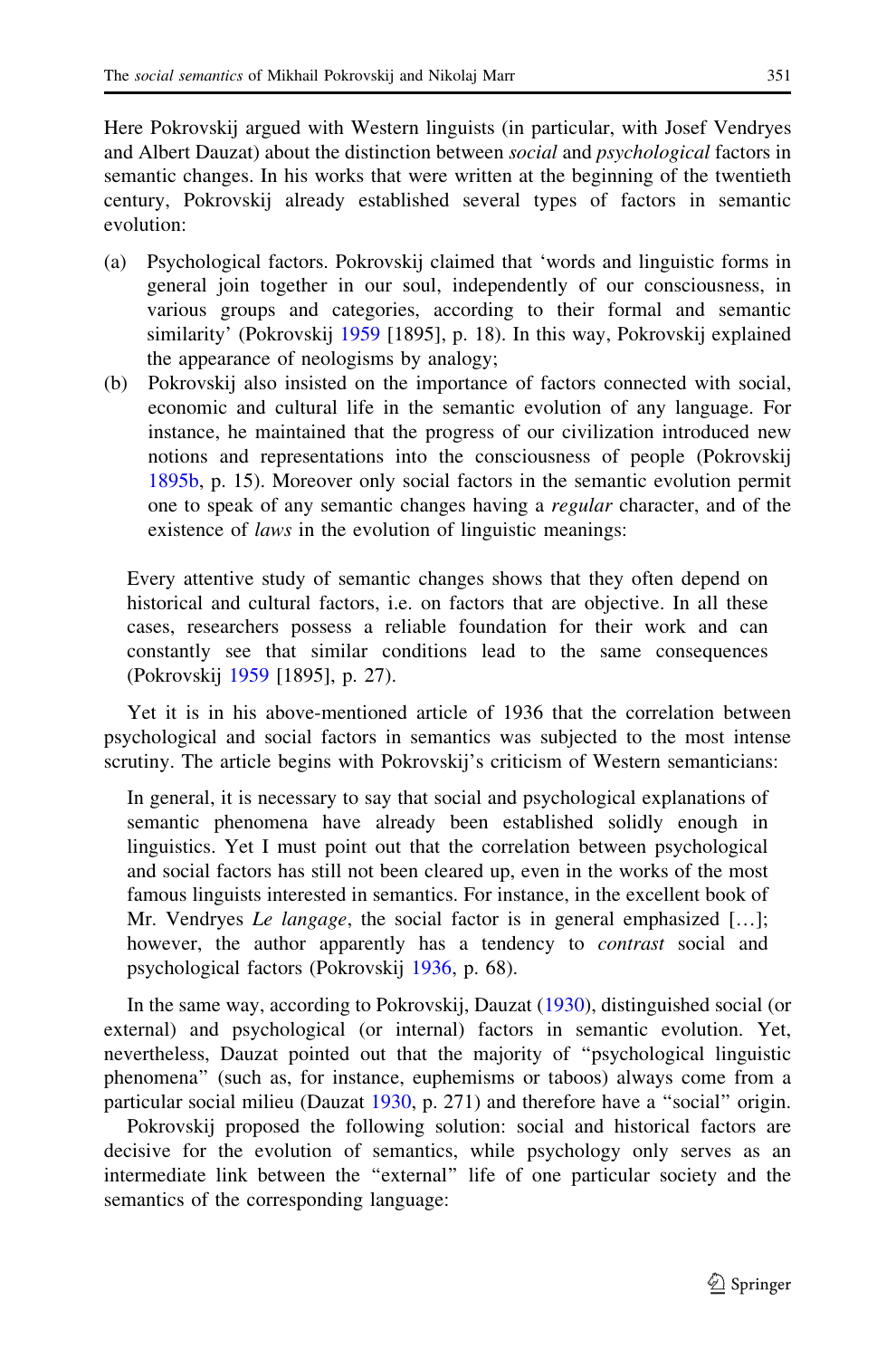[...] the real changes that occur in a particular social milieu provoke changes in psychology, and thus in languages. Consequently, psychology cannot be considered as an independent factor in semantic evolution, but only as a kind of canal, through which these changes penetrate into the language (Pokrovskij [1936](#page-12-0), p. 69).

In this way, Pokrovskij managed to reconcile ''social'' and ''psychological'' explanations of semantic changes. His solution certainly resembles the general explanations of linguistic evolution proposed by Marr, according to whom *social* changes influence languages through thought:

The origin of these radical [linguistic] changes […] are the revolutionary changes that have great consequences deriving from the material life of a new type […] and from the social organization of a new kind. As a result, we have a new type of thought and therefore a new ideology in the organization of speech (Marr [1933–1937 \[1928c\],](#page-11-0) p. 61).

Marr's thesis here seems very close to the theory of semantic changes elaborated by Pokrovskij, but despite this similarity in the explanation of linguistic changes, Pokrovskij's attitude towards the creator of the ''New Theory of Language'' was extremely negative. The very fact that Pokrovskij did not mention Marr in his article of 1936 seems indicative of his antipathy, since Marr considered his own study of semantics as one of the principal merits of his linguistic doctrine in general: 'The principal fields of the purely linguistic successes of the Japhetic theory are semantics and paleontology' (Marr [1933–1937 \[1929a\],](#page-11-0) p. 65). Since, in the late 1930s, Marr's theory was still ''officially recognized'' in the Soviet Union, to discuss semantic problems without mentioning Marr certainly implied a refusal to recognize his authority in this domain.<sup>4</sup> Moreover, Pokrovskij's [1936](#page-12-0) article contained an indirect criticism of Marrist theories, and especially of Marr's thesis about the chronological primacy of his semantic researches. Speaking of the necessity of not limiting the study of semantic changes to material from Indo-European languages, Pokrovskij mentioned the works of the Marrist linguist Levon Gevorkovič Bašindžagjan (1893–1938):

Hitherto, we have exclusively studied the facts of Indo-European languages. However, the same semantic processes could be observed in other groups of languages. In this aspect, the works of Levon Bast indeed a concerning the modern Georgian language seem very interesting (Pokrovskij [1936,](#page-12-0) p. 93).

Relating Bašindžagjan's reflections about the name of the ancient Chain bridge (Cepnoj most) in Kutaisi (a bridge which was no longer made of chains and had already quite another form in the twentieth century but still kept its ancient designation), Pokrovskij noted that 'the author first tried to understand this archaic name by resorting to etymology. However, he failed and unraveled the whole mystery only when he had the lucky idea, as he says, of leaving the field of so-called

<sup>4</sup> While Pokrovskij did not mention Marr in his works on semantics, in Marr's researches, as far as we know, there are no references to Pokrovskij.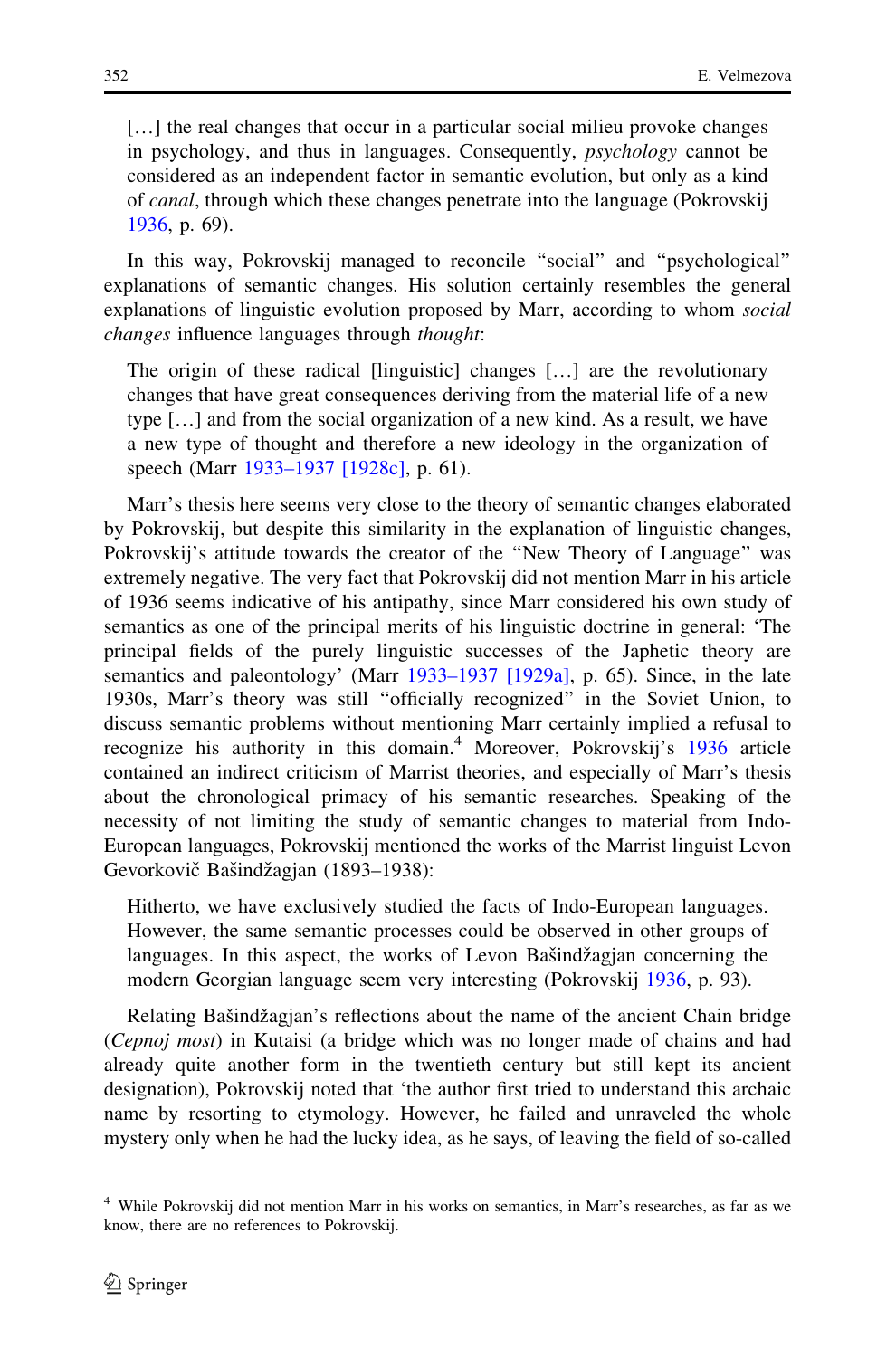''formal linguistics'' and to look for an answer in the social and material milieu' (Pokrovskij [1936,](#page-12-0) p. 93).

Pokrovskij seemed to agree with Bašindžagjan's idea of the necessity of studying the historical and social backgrounds against which the changes of names of various objects took place. For Marrists in general, this was a question of a particular semantic law: that of functional transposition (see our detailed analysis of this law in Velmezova [2007,](#page-13-0) pp. 237–248). According to this law, which Marr himself formulated, the designation of any object can be transposed to another object on condition that the latter has the same function in the corresponding society at a new stage of its evolution. Marr often referred to this semantic tendency as to the "principle of functionality" in semantics (see *inter alia* Marr [1933–1937 \[1927c\],](#page-11-0) p. 265; [1933–1937 \[1927f\]](#page-11-0), pp. 224–225). This law had often been considered as a particular achievement of Marr's semantic studies and this is why it was popularized and referred to by Marr's followers even after his death (see inter alia, Isserlin [1940,](#page-10-0) p. 22; Cukerman [1941](#page-10-0), pp. 64–65). Marr gave several examples of this law:

(1) With the development of agriculture, when people began to eat cereals or bread grains instead of what they could find while collecting (fruits or insects, nuts or acorns, for instance), the first bakery products obtained the names of nuts or acorns (Marr [1933–1937 \[1926e\],](#page-11-0) p. 104; [1933–1937](#page-11-0) [\[1927g\]](#page-11-0), p. 146; [1933–1937 \[1927h\]](#page-11-0), p. 240; [1933–1937 \[1928c\]](#page-11-0), p. 75; [1933–1937 \[1930c\]](#page-12-0), pp. 264, 268–269; [1933–1937 \[1930d\]](#page-12-0), p. 263; [1933–](#page-12-0) [1937 \[1930j\],](#page-12-0) pp. 415, 449; [1933–1937 \[1936\],](#page-12-0) p. 132, etc.). In particular, Marr claimed that it was the case of Georgian (Marr [1933–1937 \[1926e\],](#page-11-0) p. 105; [1933–1937 \[1930g\]](#page-12-0), p. 166). The Georgian verb 'to eat' was derived from the noun meaning 'acorn' as well (Marr [1933–1937 \[1926j\],](#page-11-0) p. 214); Marr also referred to the derivational semantic chains 'acorn'  $\rightarrow$  'corn' in Basque (*ibid.*, p. 212) and 'acorn'  $\rightarrow$  'barley'  $\rightarrow$  'wheat' reconstructed for the Basque and Armenian languages (Marr [1933–1937 \[1931b\],](#page-12-0) p. 101). For the same reason, in accordance with the law of functional transposition, Marr claimed the Greek word bal-an 'acorn' was etymologically closely connected with the Latin word  $p\bar{a}n\text{-}is$  (derived from  $pal\text{-}an$ ) 'bread' (Marr [1933–1937](#page-11-0) [\[1926j\]](#page-11-0), p. 213; [1933–1937 \[1927a\],](#page-11-0) p. 121; [1933–1937 \[1927g\],](#page-11-0) p. 152; [1933–1937 \[1929b\],](#page-11-0) p. 168; [1933–1937 \[1930a\],](#page-12-0) p. 224; [1933–1937 \[1930g\],](#page-12-0) p. 162; see also Marr  $1933-1937$  [1927h], p. 237, etc.).<sup>5</sup> For Marr, this semantic tendency could also explain the fact that the Georgian word kver 'bread baked in the ashes' was etymologically close to the Latin noun quer-cus 'oak' (Marr [1933–1937 \[1930g\]](#page-12-0), p. 163). At the same time, to the Georgian word meaning 'wheat' corresponded nouns meaning, in Basque, 'walnut' (Marr [1933–1937 \[1926e\],](#page-11-0) p. 106) and, in Finnish, 'tree' (Marr [1933–1937 \[1927g\]](#page-11-0), p. 152). Thus, said Marr, in Finnic languages the word

 $5$  As we have shown elsewhere (Velmezova  $2007$ , pp. 294–295), and as one can see in the linguistic examples that Marr provides, when trying to "prove" his semantic laws (formulated by a process of deduction) Marr could easily exceed the limits of any language families. That is why he sometimes analyzed even very distant (non-cognate) and different languages (such as Russian and Chinese, Georgian and Chuvash, etc.).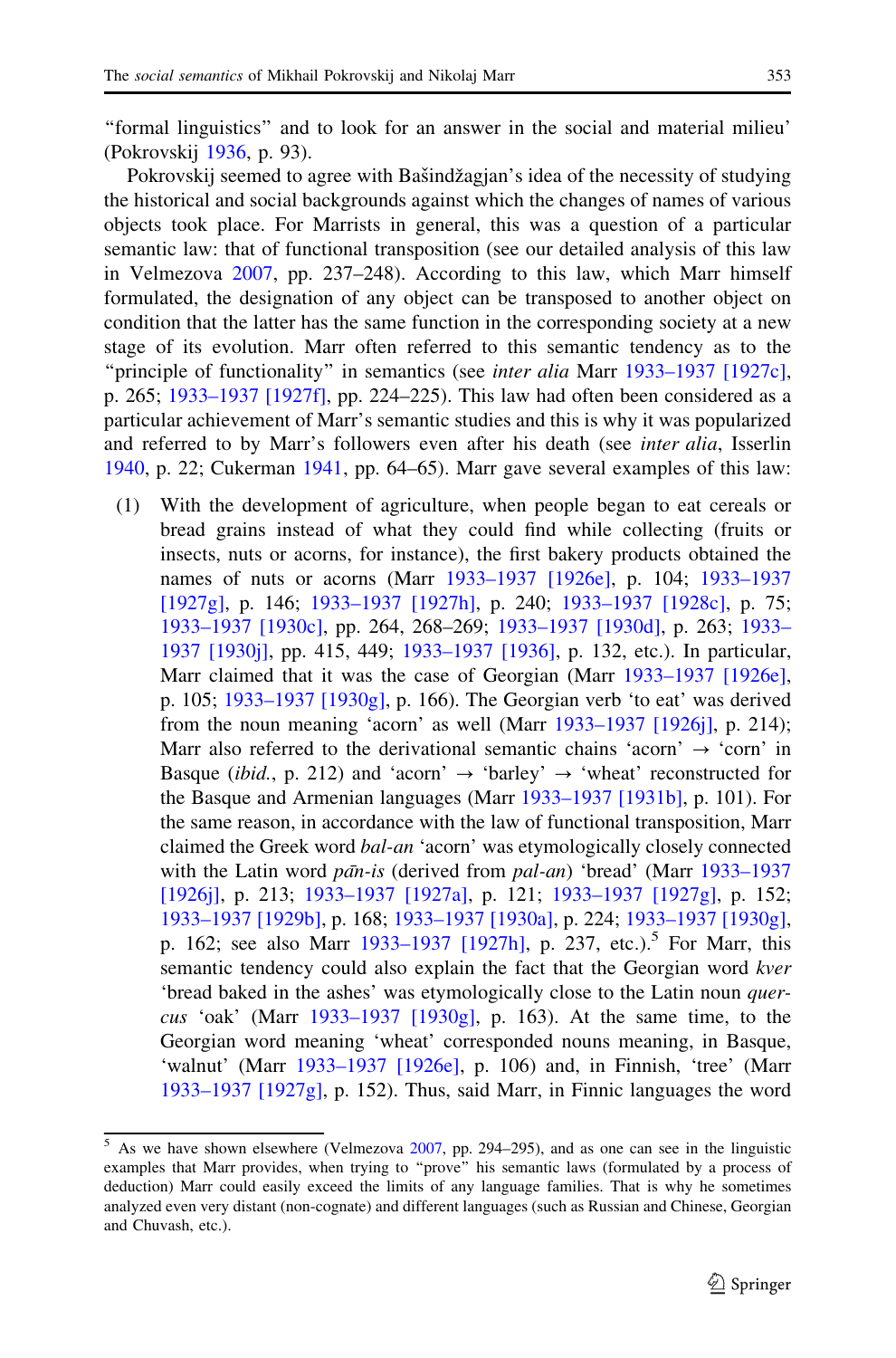'bread' was etymologically close to the words meaning 'oak' and, in general, 'tree' (Marr [1933–1937 \[1929b\],](#page-11-0) p. 168), while in Komi and in Udmurt the noun meaning 'bread' was derived from 'lime' (Marr [1933–1937 \[1926j\],](#page-11-0) p. 213);

(2) when horses replaced dogs as means of transport, they were called  $dogs$ , for the same reason (Marr [1933–1937 \[1926f\],](#page-11-0) p. 47; [1933–1937 \[1927h\],](#page-11-0) p. 240; [1933–1937 \[1928a\],](#page-11-0) p. 27; [1933–1937 \[1928c\]](#page-11-0), pp. 61, 68, 75; [1933–](#page-11-0) [1937 \[1929b\],](#page-11-0) pp. 176–177; [1933–1937 \[1930a\],](#page-12-0) p. 221; [1933–1937 \[1930c\],](#page-12-0) pp. 239, 257, 268; [1933–1937 \[1930h\],](#page-12-0) pp. 453–454, 459; [1933–1937](#page-12-0) [\[1930j\]](#page-12-0), p. 413; [1933–1937 \[1931c\],](#page-12-0) pp. 503, 517; [1933–1937 \[1931d\],](#page-12-0) pp. 264, 273, 285; [1933–1937 \[1933\],](#page-12-0) p. 429; [1933–1937 \[1936\],](#page-12-0) p. 132). In particular, it was the case in Abkhaz where the words meaning 'dog' and 'horse' resembled each other (Marr [1933–1937 \[1930g\],](#page-12-0) p. 167), and of Udmurt (Marr [1933–1937 \[1931c\]](#page-12-0), pp. 502–504). According to Marr, the law of functional transposition could explain the fact that the nouns meaning 'dog' and 'horse' were etymologically close or even ''the same'' in Breton, Basque, Berber, Armenian, Ancient Georgian, Russian etc. (Marr [1933–1937](#page-12-0) [\[1930a\],](#page-12-0) p. 221). Marr also claimed that it was no accident that the Georgian and Russian words meaning 'horse' (hune and kon', respectively) resembled the Armenian word mun 'dog' (Marr [1933–1937 \[1933\]](#page-12-0), p. 429). In accordance with the law of functional transposition, several centuries later the Russian noun meaning 'horse tramway' or 'slow train' (konka) was transposed to 'streetcars' (later called tramvaj 'tramway') (Marr [1933–1937](#page-12-0) [\[1930j\]](#page-12-0), p. 413). Similarly, in various languages the words meaning 'sheep' were transposed to 'cow' and 'bull' (Marr [1933–1937 \[1928a\],](#page-11-0) p. 35): in the Nama language, for instance, there existed only one word to refer to 'ewe' and to 'cow' (Marr [1933–1937 \[1927a\],](#page-11-0) p. 120), while words meaning 'domestic animals' in general were transposed to 'wild animals' (Marr [1933–](#page-11-0) [1937 \[1926k\],](#page-11-0) p. 148; [1933–1937 \[1928c\],](#page-11-0) p. 75; [1933–1937 \[1930c\],](#page-12-0) p. 242; [1933–1937 \[1930j\],](#page-12-0) p. 415; [1933–1937 \[1931b\]](#page-12-0), p. 105). In particular, 'wolf' obtained the name of 'dog' (Marr [1933–1937 \[1928c\]](#page-11-0), pp. 61, 75; [1933–1937](#page-11-0) [\[1929b\]](#page-11-0), p. 177; [1933–1937 \[1930b\]](#page-12-0), p. 270; [1933–1937 \[1930c\]](#page-12-0), p. 242; [1933–1937 \[1930h\]](#page-12-0), pp. 453–454; [1933–1937 \[1930j\]](#page-12-0), p. 415; [1933–1937](#page-12-0) [\[1931c\],](#page-12-0) pp. 593, 517): this was the case of the Latin (Marr [1933–1937](#page-11-0) [\[1929b\]](#page-11-0), p. 180; [1933–1937 \[1930c\]](#page-12-0), p. 235) and of the Mari languages (Marr [1933–1937 \[1931c\]](#page-12-0), pp. 453–454). The word meaning 'dog' has also been transposed to 'lion' (Marr [1933–1937 \[1928c\],](#page-11-0) pp. 61, 75; [1933–1937](#page-11-0) [\[1929b\]](#page-11-0), p. 177; [1933–1937 \[1930c\],](#page-12-0) p. 242): as in every language (Marr [1933–1937 \[1927h\]](#page-11-0), p. 240; [1933–1937 \[1928c\]](#page-11-0), p. 75; [1933–1937 \[1929b\],](#page-11-0) p. 179; [1933–1937 \[1930h\]](#page-12-0), p. 453), according to Marr, the Sumerian word 'lion' literally means, 'big dog' (Marr [1933–1937 \[1926k\]](#page-11-0), p. 127). Besides, it was no accident that the Russian word lev 'lion' meant 'dog' in Mordvin (Marr [1933–1937 \[1926i\],](#page-11-0) p. 376; [1933–1937 \[1927h\],](#page-11-0) p. 240). 'Fox' has also obtained the name of 'dog' (Marr [1933–1937 \[1929b\]](#page-11-0), p. 177; [1933–](#page-12-0) [1937 \[1930c\]](#page-12-0), p. 242). That is why, for instance, the word 'fox' means literally 'small dog', while the word 'wolf' means 'big dog' (Marr [1933–1937 \[1926k\],](#page-11-0)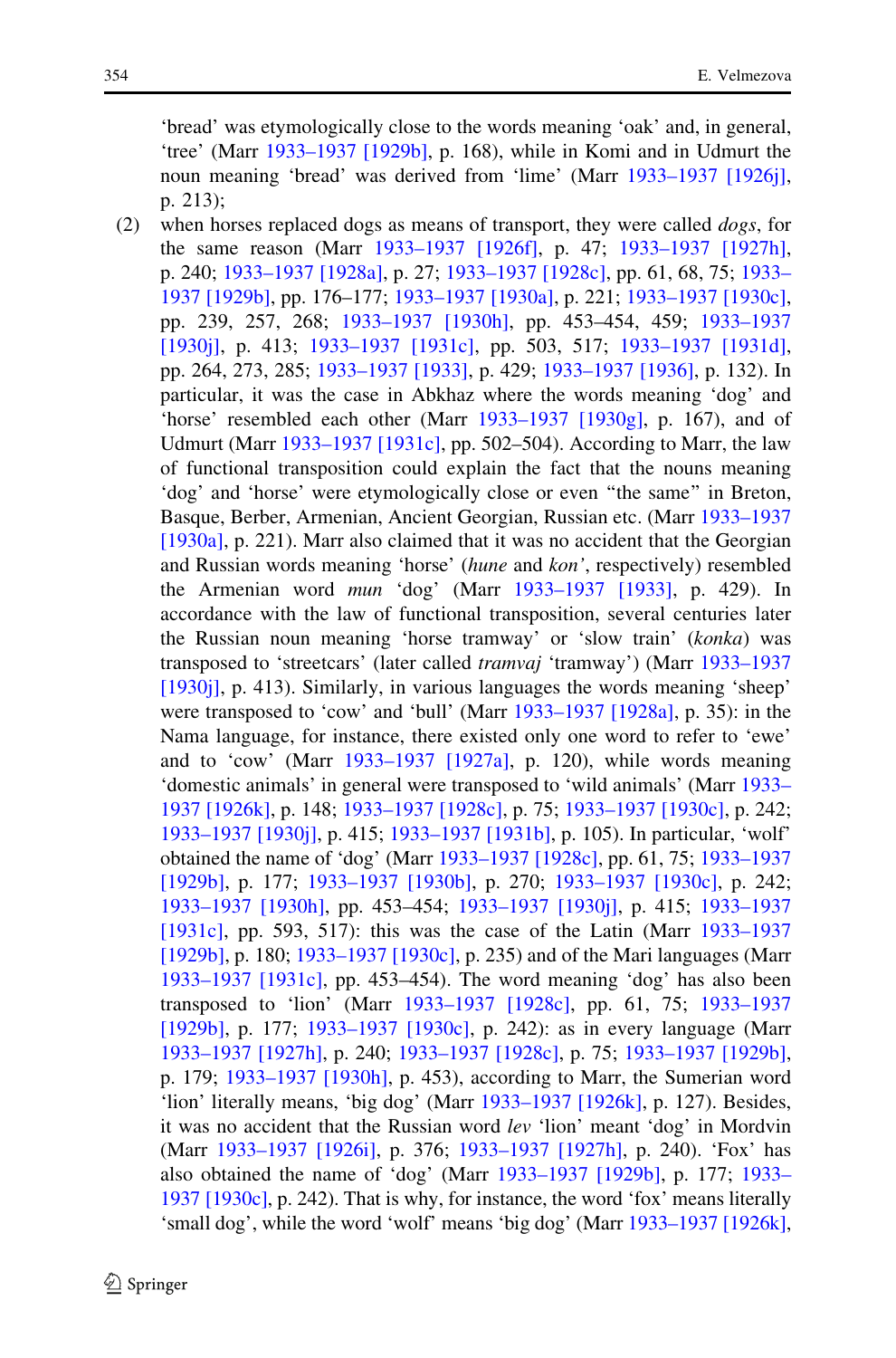p. 127; [1933–1937 \[1927h\]](#page-11-0), p. 240; [1933–1937 \[1928c\]](#page-11-0), p. 75; [1933–1937](#page-12-0) [\[1930h\],](#page-12-0) p. 453; [1933–1937 \[1930j\]](#page-12-0), p. 415): it was so in Abkhaz (Marr [1933–](#page-11-0) [1937 \[1927e\]](#page-11-0), p. 386) and, in the case of the 'fox', also in Mingrelian (Marr [1933–1937 \[1931c\]](#page-12-0), p. 468). Also in Abkhaz and in accordance with the same tendency, the word meaning 'dog' was transposed to 'jackal' (Marr [1933–](#page-11-0) [1937 \[1928c\],](#page-11-0) p. 76). Marr also claimed that 'horse' could obtain the name of the 'stag', for before stags had carried out the functions of horses (or of dogs) in the household work (Marr [1933–1937 \[1926k\]](#page-11-0), pp. 137, 144, 147–149; [1933–1937 \[1927h\],](#page-11-0) p. 239; [1933–1937 \[1928a\],](#page-11-0) p. 27; [1933–1937 \[1930d\],](#page-12-0) p. 263; [1933–1937 \[1931b\],](#page-12-0) p. 99);

- (3) this also explains why 'gold' has obtained the name of the 'fur', which had once been a symbol of wealth in society (Marr [1933–1937 \[1926j\]](#page-11-0), p. 198), or the name of 'livestock' (ibid.; Marr [1933–1937 \[1930b\]](#page-12-0), p. 267): such was the case of the Scythian language (Marr [1933–1937 \[1930g\]](#page-12-0), p. 168). In any case, Marr claimed the existence of semantic links between the words meaning 'gold' and 'livestock' ('animals') had already been evident to "traditional linguists" (Marr  $1933-1937$  [1930b], p. 268): for instance, in the history of the Russian language the word belka 'squirrel' could once mean a 'monetary unit', and in this respect Marr referred to Izmail Ivanovič Sreznevskij (1812–1880) (Marr [1933–1937 \[1925b\]](#page-11-0), p. 105). In turn, and according to the same law of functional transposition, 'gold' later gave its name to 'silver' (Marr [1933–1937 \[1926j\]](#page-11-0), pp. 198–199, 201, etc.);
- (4) 'boots' obtained the name of 'bast shoes' (lapti) (Marr [1933–1937 \[1928c\],](#page-11-0) p. 68). Similarly, the first nouns meaning 'boots' could have derived from the word meaning 'foot' (ibid., pp. 70–71; Marr [1933–1937 \[1929c\],](#page-11-0) p. 425; [1933–1937 \[1931b\]](#page-12-0), p. 110). For instance, in Abkhaz, Armenian and in Georgian the word 'boot' literally meant 'a child of the foot' (Marr [1933–](#page-11-0) [1937 \[1928c\],](#page-11-0) p. 69);
- (5) 'father' (or 'man' in general) took the name of 'mother' ('woman'), as he had obtained the ''social'' functions of mother ''in the human consciousness'' after the social transition from matriarchy to patriarchy (Marr [1933–1937](#page-11-0) [\[1925a\],](#page-11-0) p. 188; [1933–1937 \[1926h\],](#page-11-0) p. 194; [1933–1937 \[1929b\]](#page-11-0), p. 192; [1933–1937 \[1930b\],](#page-12-0) p. 273; [1933–1937 \[1930g\],](#page-12-0) p. 175; [1933–1937 \[1930i\],](#page-12-0) p. 180; [1933–1937 \[1931c\]](#page-12-0), pp. 487, 511–512). To ''prove'' this fact, Marr claimed that, for instance, the word that referred to the leader of a social group in Basque literally meant 'woman' (an-der-e), while in Greek ''the same word" was derived from the noun meaning 'man'  $(an-er \leftarrow an-der)$ (Marr [1933–1937 \[1930g\]](#page-12-0), p. 172);
- (6) the 'sun' gave its name to 'fire' (Marr  $1933-1937$  [1928a], p. 31; see also Marr [1933–1937 \[1928c\]](#page-11-0), p. 63; [1933–1937 \[1929a\],](#page-11-0) p. 66; [1933–1937](#page-12-0) [\[1930a\],](#page-12-0) pp. 219–220; [1933–1937 \[1930c\],](#page-12-0) p. 231; [1933–1937 \[1930d\],](#page-12-0) p. 266; [1933–1937 \[1931c\],](#page-12-0) p. 479; [1933–1937 \[1931e\],](#page-12-0) p. 335): in particular, this was the case of Georgian (Marr [1933–1937 \[1931e\]](#page-12-0), p. 327), Berber (Marr [1933–1937 \[1930c\]](#page-12-0), p. 224) and some other languages;
- (7) at the same time, the 'sun' has given its name to 'salt', i.e. to the product which permitted the preservation of foodstuffs (before it had been possible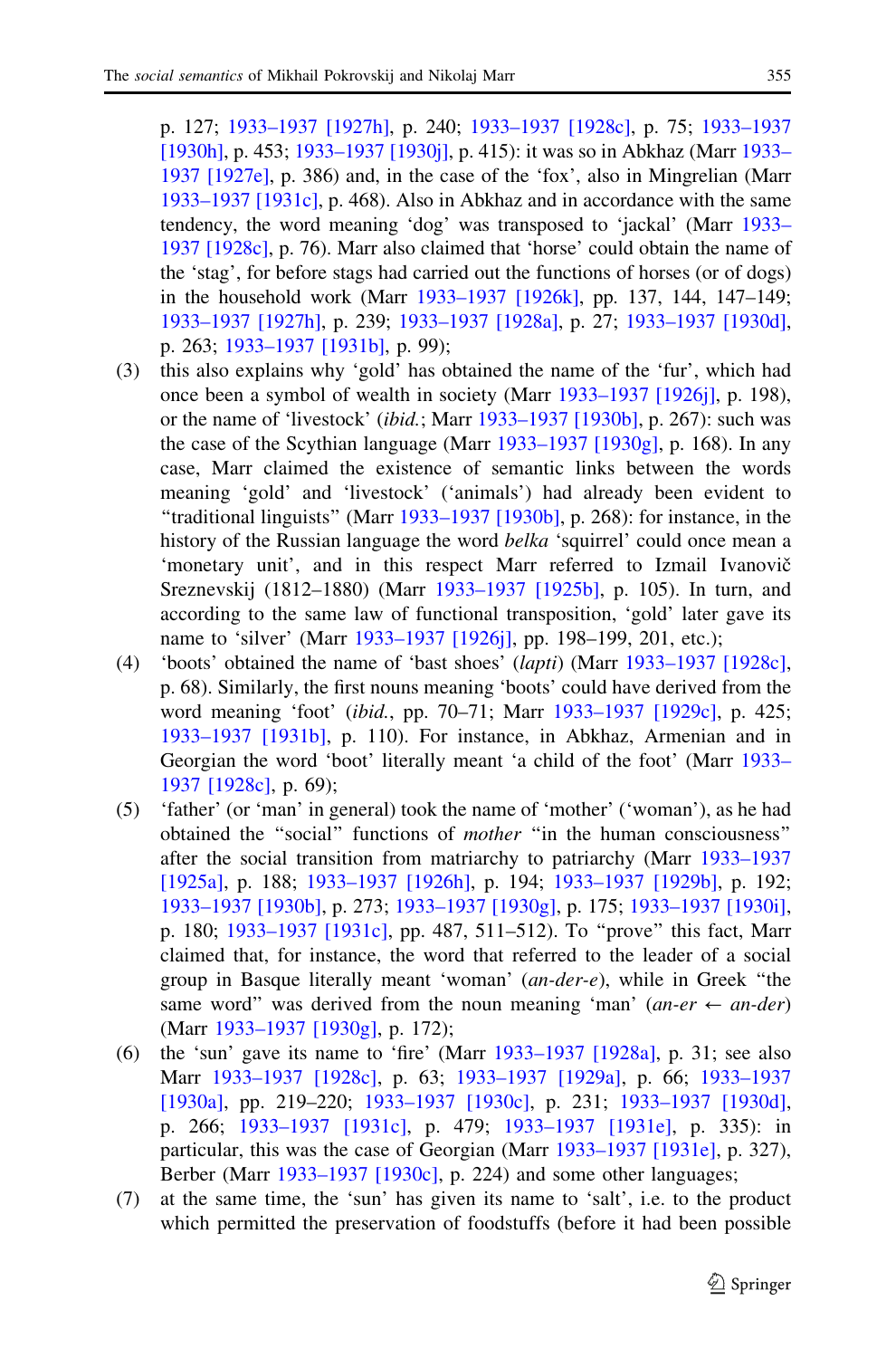only thanks to the heat of the sun, see for instance the process of drying meat and fish in the sun) (Marr [1933–1937 \[1931c\],](#page-12-0) pp. 477, 479; see also Gitlic [1939,](#page-10-0) p. 9);

- (8) 'house'6 obtained its name in accordance with its function to serve as a cover: the corresponding lexemes have been derived from the words meaning 'sky', 'top', 'lid', 'cover', 'protection', etc. (Marr [1933–1937 \[1924a\]](#page-10-0), p. 32; [1933–1937 \[1926b\],](#page-11-0) p. 351; [1933–1937 \[1927a\],](#page-11-0) p. 122; [1933–1937 \[1927b\],](#page-11-0) pp. 322, 324; [1933–1937 \[1928a\]](#page-11-0), pp. 41, 44; [1933–1937 \[1928c\]](#page-11-0), p. 76; [1933–1937 \[1929b\],](#page-11-0) p. 178; [1933–1937 \[1930a\],](#page-12-0) pp. 216, 222; [1933–1937](#page-12-0) [\[1936\]](#page-12-0), p. 132). The law of functional transposition also permitted to explain the semantic change 'sky'  $\rightarrow$  'clothes' (Marr [1933–1937 \[1930k\]](#page-12-0), p. 88: in particular, it was so in Egyptian) or/and 'sky'  $\rightarrow$  'hat(s)' (Marr [1933–1937](#page-12-0) [\[1931e\],](#page-12-0) p. 340: Marr referred to the German and Georgian words which seemed to confirm this tendency);
- (9) as to the 'week' and 'month', the corresponding words must have been derived from the 'moon', for, as Marr wrote, the moon phases had once helped people to measure time (Marr [1933–1937 \[1931c\],](#page-12-0) p. 493);
- (10) finally, a great number of words (as Marr claimed, almost all words in all languages [Marr [1933–1937 \(1927f\)](#page-11-0), p. 242]) have obtained their names from that of the 'hand', which, he argued, had been the first means of production in human society. In particular, from the word meaning 'hand' have been derived such nouns as
	- 'language' (as, for Marr, the first language was manual [Marr [1933–1937](#page-11-0) [\(1926g\)](#page-11-0), p. 209; [1933–1937 \(1930e\)](#page-12-0), p. 360, etc.]): it was, in particular, the case of Udmurt (Marr [1933–1937 \[1931c\]](#page-12-0), p. 494); for the same reason, 'mouth' and 'lips' also derived from 'hand' (Marr [1933–1937](#page-12-0) [\[1930e\],](#page-12-0) p. 360). 'Word' has also derived from 'hand'—as, in particular, in Udmurt (Marr [1933–1937 \[1931c\],](#page-12-0) p. 499). On the other hand, as before becoming ''audible'' (sound language) the speech had been, according to Marr, ''visible'' (manual language), 'ear' obtained the name of 'eye' (Marr [1933–1937 \[1931b\]](#page-12-0), p. 102; [1933–1937 \[1931d\],](#page-12-0) pp. 262– 264: for example, it was so in Georgian [Marr [1933–1937 \(1930e\),](#page-12-0) p. 362]). As the hand had once been the main tool not only of physical work, but also of any intellectual activity, the noun meaning 'hand' was transposed to 'head' (Marr [1933–1937 \[1927d\],](#page-11-0) p. 231), to 'thought', 'brain' and 'intelligence' (Marr [1933–1937 \[1931d\]](#page-12-0), p. 278), to 'mind' and 'soul' (Marr [1933–1937 \[1927b\],](#page-11-0) p. 324; [1933–1937 \[1927c\]](#page-11-0), p. 293; [1933–1937 \[1927h\]](#page-11-0), p. 238; [1933–1937 \[1930k\],](#page-12-0) p. 85; [1933–1937](#page-12-0) [\[1931a\],](#page-12-0) p. 307, etc.);
	- since hand had once been a ''production tool'', various tools are now referred to correspondingly (all tools, said Marr [\[1933–1937 \(1931e\),](#page-12-0) p. 332; see also Marr [1933–1937 \(1927b\),](#page-11-0) p. 317; [1933–1937 \(1931a\),](#page-12-0)

<sup>6</sup> According to Marr, one may include 'tent' (Marr [1933–1937 \[1923\],](#page-10-0) p. 215; [1933–1937 \[1926b\],](#page-11-0) p. 342; [1933–1937 \[1926c\]](#page-11-0), p. 319), 'palace', 'fortress' and '(place of) residence' (zilisče) in general (Marr [1933–](#page-12-0) [1937 \[1930h\]](#page-12-0), p. 466): in particular, it was the case of Sumerian (Marr [1933–1937 \[1924b\]](#page-11-0), p. 153).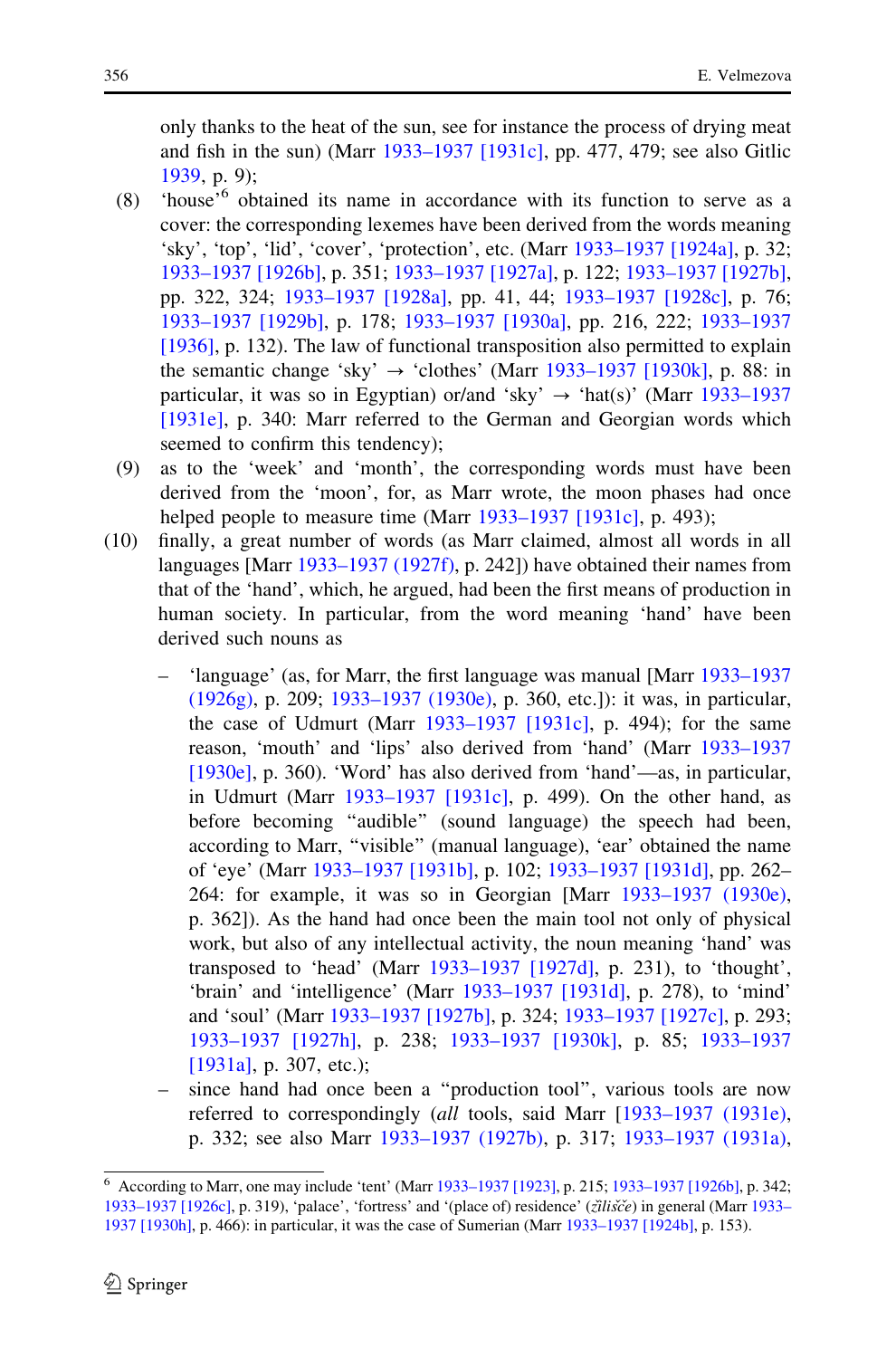p. 307; [1933–1937 \(1936\)](#page-12-0), p. 133] and in all languages [Marr [1933–1937](#page-11-0) [\(1928b\)](#page-11-0), p. 240]). In particular, it was the case of the 'stick' (as in Abkhaz [Marr [1933–1937 \(1928c\),](#page-11-0) p. 80]) and of the 'stone' (Marr [1933–1937](#page-12-0) [\[1930j\]](#page-12-0), pp. 415, 419; [1933–1937 \[1931c\]](#page-12-0), p. 500), as in Chuvash (Marr [1933–1937 \[1930j\],](#page-12-0) p. 415). Besides, Marr often referred to the semantic chain 'hand'  $\rightarrow$  'stone' ('tool')  $\rightarrow$  'metals' (Marr [1933–1937 \[1926f\],](#page-11-0) p. 48; [1933–1937 \[1930j\]](#page-12-0), p. 415; [1933–1937 \[1931e\]](#page-12-0), p. 336) or simply 'hand'  $\rightarrow$  'metals' (Marr [1933–1937 \[1936\],](#page-12-0) p. 133). The name meaning 'hand' has also been transposed to the 'axe' (Marr [1933–1937 \[1926d\],](#page-11-0) p. 83; [1933–1937 \[1928c\]](#page-11-0), p. 73; [1933–1937 \[1929c\]](#page-11-0), p. 418; [1933–1937](#page-12-0) [\[1930j\]](#page-12-0), p. 415, etc.), as it was in Abkhaz (Marr [1933–1937 \[1928c\],](#page-11-0) p. 74);

- the word meaning 'art' has also been derived from the 'hand', for originally every art had been manual (Marr [1933–1937 \[1929b\]](#page-11-0), p. 191). For instance, from 'hand' derived the German word Kunst 'art' (Marr [1933–1937 \[1931e\]](#page-12-0), p. 339) and the corresponding Latin word (Marr [1933–1937 \[1929b\]](#page-11-0), p. 191), etc.;
- men had once fought with their hands. That is why, Marr concluded, the noun meaning 'struggle' and nouns which referred to various kinds of arms and weapons (for instance, 'knife', 'sword', 'dagger', etc.) had been derived from the 'hand' (Marr [1933–1937 \[1927b\]](#page-11-0), pp. 320, 325; [1933–](#page-11-0) [1937 \[1927g\]](#page-11-0), p. 154; [1933–1937 \[1929b\],](#page-11-0) pp. 187–188; [1933–1937](#page-11-0) [\[1929c\],](#page-11-0) p. 419; [1933–1937 \[1930c\],](#page-12-0) p. 267; [1933–1937 \[1930f\],](#page-12-0) pp. 233, 235; [1933–1937 \[1931b\]](#page-12-0), p. 102; [1933–1937 \[1931c\]](#page-12-0), p. 497; [1933–1937](#page-12-0) [\[1931d\]](#page-12-0), p. 282): in particular, claimed Marr, in Arabic the word meaning 'hilt' had been derived from 'hand' (Marr [1933–1937 \[1930f\],](#page-12-0) p. 241). At the same time, evident progress in the production of weapons contributed to the fact that designations of more primitive arms have been transposed to more sophisticated ones. Thus, for instance, the word meaning 'arrow' has been transposed to 'bullet' (as, said Marr, in Svan [Marr [1933–1937](#page-11-0) [\(1926a\),](#page-11-0) p. 348]).

If we now return to the example of Bašindžagjan referred to by Pokrovskij, when a chain bridge in the town of Kutaisi was replaced with a wooden one, and, later on, with a brick one, it still kept its designation of a *chain bridge*, according to the same semantic law of functional transposition.

As V. M. Alpatov notes, Marr had often claimed the discovery of facts known already before him:

Such phenomena had been known already before Marr. Already before the Revolution they had been analyzed in the textbooks of introduction to linguistics (see for instance Poržezinskij  $1916$ , p. 144) and sometimes they had been considered as laws (see Minaev [1883](#page-12-0)–1884, pp. 55–57), even if everybody but Marr was aware of their limited domain of application (Alpatov [1991](#page-10-0), p. 46).

Even if Marr particularly insisted on the social character of the semantic law of functional transposition (which could seem a novelty in his approach, in comparison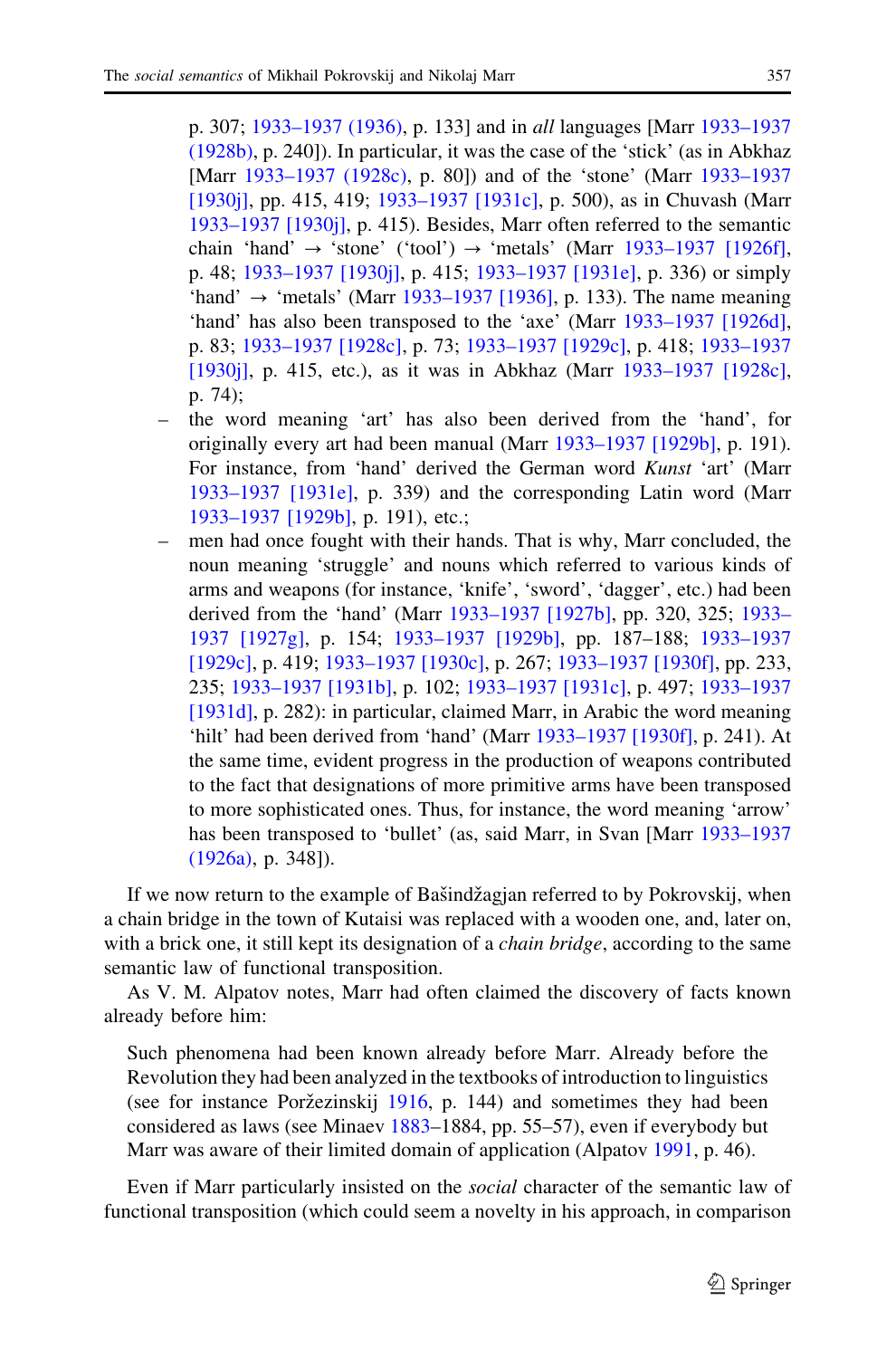with previous works on semantic changes), many of his examples show that indeed no radical social changes were necessary for such a transposition of the designation of one object to another.

While Pokrovskij seemed to approve of the general idea of studying the meanings of words in the context of the ''external'' (social and cultural) life of the corresponding society, he nevertheless reproached Bašindžagjan:

About which ''formal linguistics'' does the author speak? In Indo-European linguistics, for instance, proper names of countries, cities and their districts, the names of public buildings and constructions, like designations of various objects having a certain importance in everyday life, are studied only in connection with life and history of the corresponding society. For we know that ancient designations become obscure and can be disfigured, once being associated, in accordance with the so-called ''Volksetymologie'' principle, with words having more or less the same sounds but quite another origin and meaning (Pokrovskij [1936](#page-12-0), p. 94).

Pokrovskij thus expressed his disagreement with the thesis of the chronological primacy of Marr's discoveries in the domain of semantics. Semantics already did exist in "formal linguistics," as well as in the "socio-historical" method of the study of the meanings of words. As we have already noted, while Marr wanted to be recognized always and everywhere as a pathbreaker in linguistic study, Pokrovskij often quoted and analyzed the works of various Western linguists who were interested in the problems of semantics. Unlike Marr, Pokrovskij was also highly respected in the West by certain famous linguists, among whom was Antoine Meillet who, published a review of one of Pokrovskij's books (Meillet [1899\)](#page-12-0). Moreover, Pokrovskij was never afraid of debating with Marr directly. A person of high principles, Pokrovskij could not accept the theories of Marr that contradicted his own opinions, and he always defended the positions of so-called ''traditional'', comparative linguistics. For example, in one of his letters to Boris Mikhajlovič Ljapunov (1862–1943) of 1930, another famous Russian scholar Grigorij Andreevič Il'inskij (1876–1937) wrote the following about a sharp debate at the Academy of Sciences: 'Here in Moscow we all were very much impressed by Pokrovskij's courageous defense of philology against the pretensions of the margarine linguistics [...], accidentally called Japhetic theory' (Robinson [2004](#page-13-0), p. 162). Later, in April 1931, Pokrovskij gave a speech at the Academy of Sciences in which he insisted on the necessity of introducing the study of theoretical linguistic problems which would be based not only on the Japhetic theory, but also on the achievements of Indo-European linguistics into the working plan of the Department for Social Sciences (Robinson [2004](#page-13-0), p. 163).

Nevertheless, in addition to their recognition of the importance of studying the ''social context'' of semantic changes, there were other common points in the semantics of Marr and Pokrovskij. For example, both linguists considered semantics as the weakest field in linguistics of their time (even if Marr's statements were much more radical, claiming there had been no semantics before him at all). On the other hand, in studying semantic laws, the two linguists were eager to discover semantic universals, i.e. certain regularities which one would be able to apply to all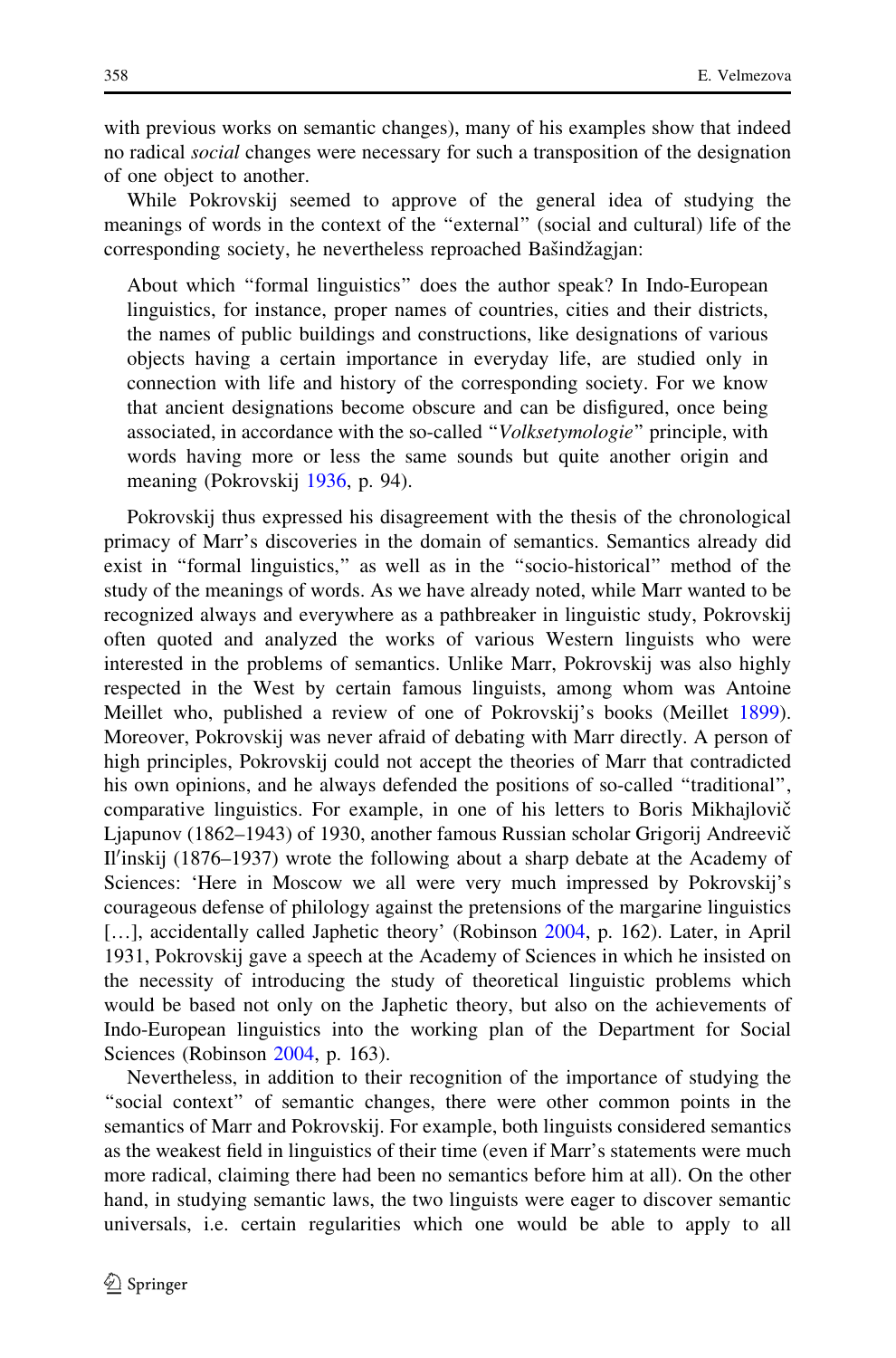<span id="page-10-0"></span>languages, without exception. However, Marr's universals were of a very general character—such as, for instance, his law of the division of ancient words into lexemes with opposite meanings, or his law of hybridization according to which when two languages are in contact, their words having the same meaning "stick" together'', so that the resulting lexeme obtains the meaning of the initial words, etc. (see our analysis in Velmezova [2007](#page-13-0), Part 2, Chapter 2, as well as pp. 294–295). Pokrovskij's universals were narrower and much more concrete (see, for example, the ''law of temporal words'' formulated by Pokrovskij already in his work written in 1896 [Pokrovskij [1896a](#page-12-0)]: if one particular object is constantly associated with certain time, the name of this object will finally also signify this time). None of these universals concern the *social* aspect of semantics, and so we will not discuss them further here.

Historians of linguistics are today less interested in the study of Pokrovskij's semantic theories than in the analysis of Marr's doctrines. Unlike Marr, Pokrovskij did not influence the evolution of linguistics in the Soviet Union in the past century very much, despite the fact that such eminent philologists as Rozalija Osipovna Šor (1894–1939) and Mikhail Nikolaevič Peterson (1885–1962) were numbered among his students (Tolstoj [1944](#page-13-0), p. 115).<sup>7</sup> However Pokrovskij's work of the 1930s permits us today to dispute the image of Soviet linguistics of the time as completely closed and dogmatic. Knowing Western semantics very well and resorting, from time to time, to the explanations of linguistic phenomena which were widespread in the Soviet Union (in particular, to the explanations of a ''social'' character), Pokrovskij constituted an intermediate link between his own country and the European traditions in the field of semantic research.

## References

Alpatov, V. M. (1991). Istorija odnogo mifa. Marr i marrizm. Moscow: Nauka.

- Cukerman, I. J. (1941). Problemy novogo učenija o jazyke i zadači sovetskogo jazykoznanija. Sovetskaja nauka, 4, 58–71.
- Dauzat, A. (1930). Histoire de la langue française. Paris: Payot.
- Geršenzon, M. O. (1927). Pis'ma k bratu (zapiski proslogo, vospominanija i pis'ma). Moscow: Izdanie M. i S. Sabašnikovykh.
- Gitlic, M. M. (1939). Osnovnye voprosy jazyka v osveščenii N.Ja.Marra (stať ja pervaja). Russkij jazyk v  $skole$ , 3, 1–10.

Isserlin, E. M. (1940). Istorija slova baran. Russkij jazyk v skole, 4, 20–23.

Marr, N. J. (1933-1937). Izbrannye raboty (Vol. I-V). Moscow-Leningrad: Izdatel'stvo gosudarstvennoj akademii istorii material'noj kul'tury (Vol. I) - Gosudarstvennoe social'no-ekonomičeskoe izdateľ stvo (Vol. II-V).

Marr, N. J. (1933–1937 [1923]). Nekotorye arkhitekturnye terminy, označajuščie 'svod' ili 'arka', in Marr 1933–1937, Vol. III, pp. 199–218 (originally published in French).

Marr, N. J. (1933–1937 [1924a]). Ob jafetičeskoj teorii, in Marr 1933–1937, Vol. III, pp. 1-34.

 $7$  See also the opinion of young Mikhail Osipovič Geršenzon (1869–1925) who considered Pokrovskij as one of the most talented Russian researchers and said that a few hours of their conversation left him intellectually richer than a whole academic year of lectures (Geršenzon 1927, p. 61, see also Tolstoj [1944](#page-13-0), pp. 118–119).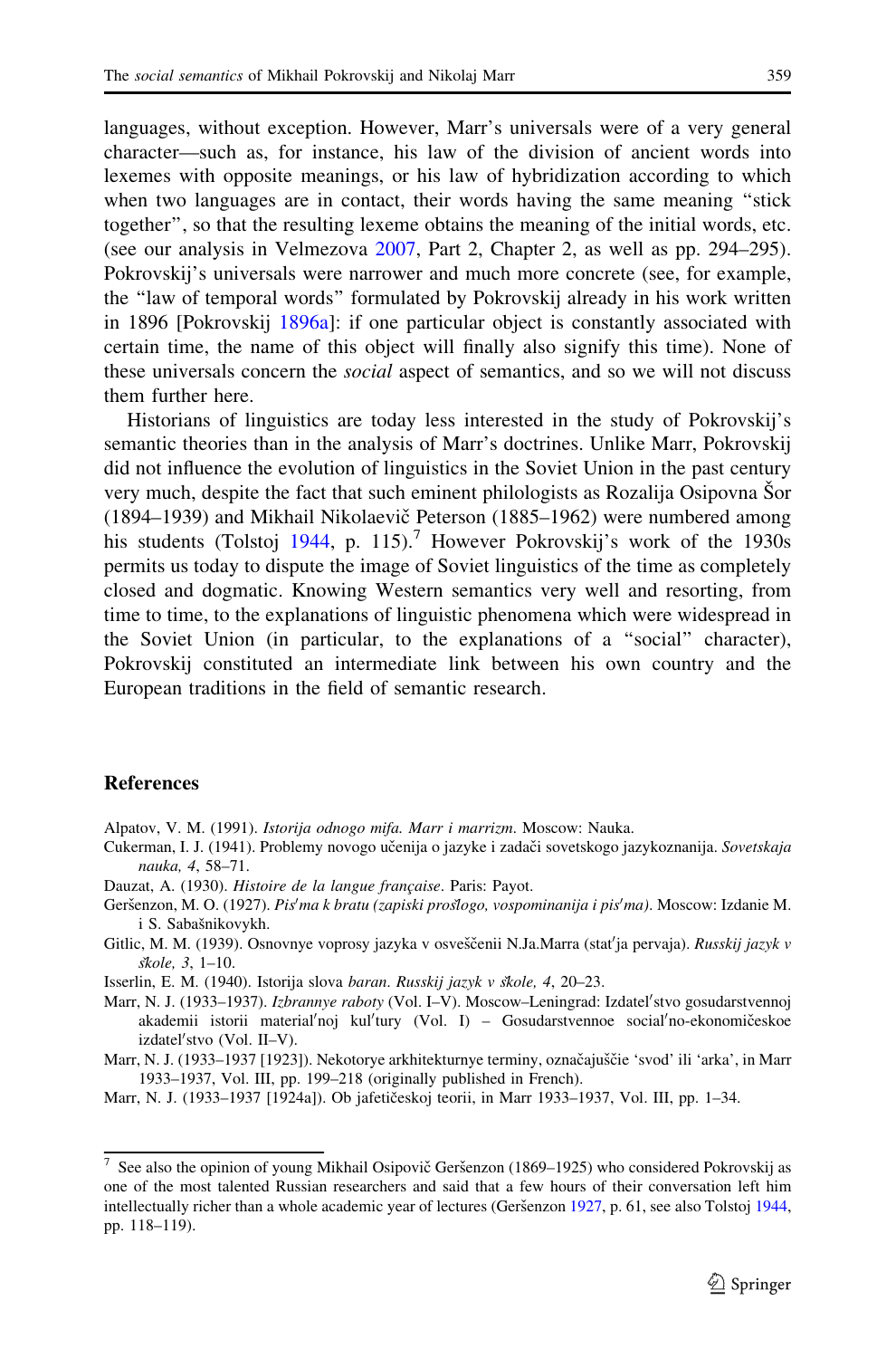- <span id="page-11-0"></span>Marr, N. J. (1933–1937 [1924b]). Perežitki ješče semantičeskikh grupp 'nebo + voda' iz šumerskogo jazyka, in Marr 1933–1937, Vol. II, pp. 153–154.
- Marr, N. J. (1933–1937 [1925a]). Ibero-etrusskaja skreščennaja plemennaja sreda obrazovanija indoevropejskikh jazykov, in Marr 1933–1937, vol. I, pp. 187–188.
- Marr, N. J. (1933–1937 [1925b]). Po povodu russkogo slova ''salo'' v drevnearmjanskom opisanii khazarskoj trapezy VII veka (K voprosu o drevnerussko-kavkazskikh otnošenijakh), in Marr 1933– 1937, Vol. V, pp. 67–113.
- Marr, N. J. (1933-1937 [1926a]). Abkhazskij analitičeskij alfavit (K voprosu o reformakh pis'ma). Posvjaščaetsja Pervomu vsesojuznomu turkologičeskomu s"ezdu v Baku, in Marr 1933–1937, Vol. II, pp. 321–351.
- Marr, N. J. (1933–1937 [1926b]). Čuvaši-jafetidy na Volge, in Marr 1933–1937, Vol. V, pp. 323–372.
- Marr, N. J. (1933–1937 [1926c]). Iz pereživanij doistoričeskogo naselenija Evropy, plemennykh ili klassovykh, v russkoj reči i toponimike (Vpered k čuvašam i na Volgu!), in Marr 1933–1937, Vol. V, pp. 310–322.
- Marr, N. J. (1933–1937 [1926d]). K voprosu o pervobytnom myšlenii v svjazi s jazykom v osveščenii A.A. Bogdanova, in Marr 1933–1937, Vol. III, pp. 78–84.
- Marr, N. J. (1933–1937 [1926e]). Kitajskij jazyk i paleontologija reči, in Marr 1933–1937, Vol. IV, pp. 101–111.
- Marr, N. J. (1933–1937 [1926f]). Lingvističeski namečaemye epokhi razvitija čelovečestva i ikh uvjazka s istoriej material'noj kul'tury, in Marr 1933-1937, Vol. III, pp. 35-60.
- Marr, N. J. (1933–1937 [1926g]). O proiskhoždenii jazyka, in Marr 1933–1937, Vol. II, pp. 179–209 (originally published in German).
- Marr, N. J. (1933–1937 [1926h]). Ot šumerov i khettov k paleoaziatam po enisejsko-ostjackim materialam V.I. Anučina, in Marr 1933–1937, Vol. IV, pp. 194–195.
- Marr, N. J. (1933–1937 [1926i]). Otčet o lingvističeskoj poezdke k volkamskim narodam, in Marr 1933– 1937, Vol. V, pp. 373–379.
- Marr, N. J. (1933–1937 [1926j]). Skifskij jazyk, in Marr 1933–1937, Vol. V, pp. 191–223.
- Marr, N. J. (1933–1937 [1926k]). Sredstva peredviženija, orudija samozaščity i proizvodstva v doistorii (K uvjazke jazykoznanija s istoriej material'noj kul'tury), in Marr 1933–1937, Vol. III, pp. 123–151.
- Marr, N. J. (1933–1937 [1927a]). Gottentoty-sredizemnomorcy, in Marr 1933–1937, Vol. IV, pp. 115– 124.
- Marr, N. J. (1933-1937 [1927b]). Ištar' (Ot bogini matriarkhal'noj Afrevrazii do geroini ljubvi feodal'noj Evropy), in Marr 1933–1937, Vol. III, pp. 307–350.
- Marr, N. J. (1933–1937 [1927c]). O čislitel'nykh (k postanovke genetičeskogo voprosa), in Marr 1933– 1937, Vol. III, pp. 246–306.
- Marr, N. J. (1933–1937 [1927d]). O slojakh različnykh tipologičeskikh epokh v jazykakh prometeidskoj sistemy, in Marr 1933–1937, Vol. II, pp. 224–233.
- Marr, N. J. (1933–1937 [1927e]). Perežitočnye vzaimootnošenija svistjaščej i šipjaščei grupp v oglasovke mokša i erzja mordovskogo jazyka, in Marr 1933–1937, Vol. V, pp. 380–384.
- Marr, N. J. (1933–1937 [1927f]). Proiskhoždenie terminov 'kniga' i 'pis'mo' v osveščenii jafetičeskoj teorii, in Marr 1933–1937, Vol. III, pp. 219–245.
- Marr, N. J. (1933–1937 [1927g]). Rasselenie jazykov i narodov i vopros o prarodine tureckikh jazykov, in Marr 1933–1937, Vol. IV, pp. 125–160.
- Marr, N. J. (1933-1937 [1927h]). Značenie i rol' izučenija nacmen'šinstva v kraevedenii, in Marr 1933-1937, Vol. I, pp. 231–248.
- Marr, N. J. (1933–1937 [1928a]). Iz Pirenejskoj Gurii (K voprosu o metode), in Marr 1933–1937, Vol. IV, pp. 3–52.
- Marr, N. J. (1933–1937 [1928b]). Orudivnyj i iskhodnyj padeží v kabardinskom i abkhazskom, in Marr 1933–1937, Vol. II, pp. 234–241.
- Marr, N. J. (1933–1937 [1928c]). Postanovka učenija ob jazyke v mirovom masštabe i abkhazskij jazyk, in Marr 1933–1937, Vol. IV, pp. 53–84.
- Marr, N. J. (1933-1937 [1929a]). Aktual'nye problemy i očerednye zadači jafetičeskoj teorii, in Marr 1933–1937, Vol. III, pp. 61–77.
- Marr, N. J. (1933–1937 [1929b]). Karfagen i Rim, fas i jus (Iz jafetičeskoj Afriki Berberii), in Marr 1933–1937, Vol. IV, pp. 161–193.
- Marr, N. J. (1933–1937 [1929c]). Počemu tak trudno stat' lingvistom-teoretikom, in Marr 1933–1937, Vol. II, pp. 399–426.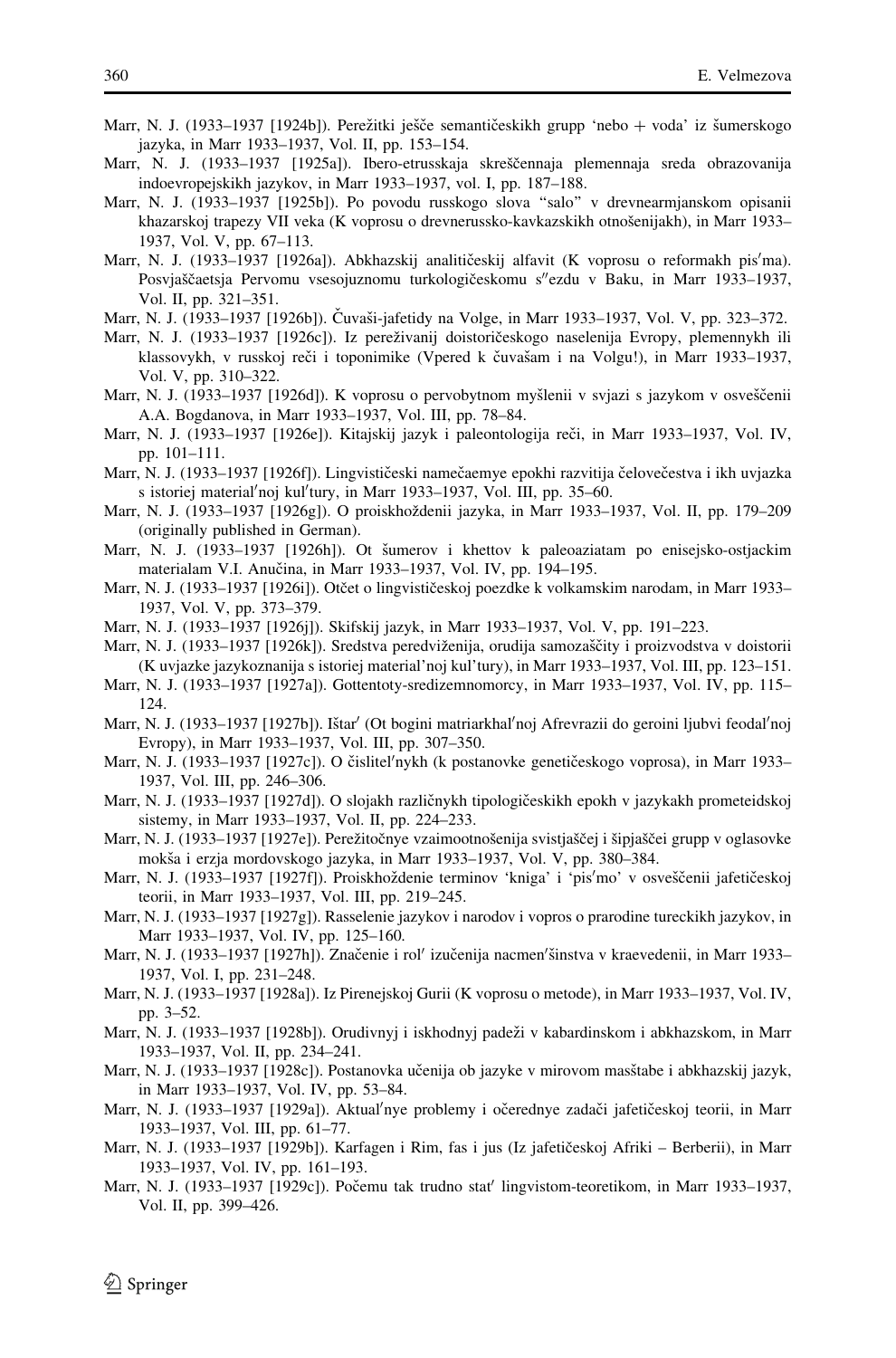- <span id="page-12-0"></span>Marr, N. J. (1933–1937 [1930a]). Bretonskaja nacmenovskaja reč<sup>7</sup> v uvjazke jazykov Afrevrazii (Iz trekhmesiačnoj raboty vo Francii), in Marr 1933-1937, Vol. IV, pp. 198-229.
- Marr, N. J. (1933–1937 [1930b]). Gotskoe slovo guma 'muž' (K uvjazke gotov s jafetičeskimi narodami Kavkaza), in Marr 1933–1937, Vol. IV, pp. 257–275.
- Marr, N. J. (1933–1937 [1930c]). Jafetičeskie zori na ukrainskom khutore (Babuškiny skazki o Svin'e Krasnom Solnyške), in Marr 1933-1937, Vol. V, pp. 224-271.
- Marr, N. J. (1933–1937 [1930d]). Jafetidologija v Leningradskom gosudarstvennom universitete, in Marr 1933–1937, Vol. I, pp. 254–272.
- Marr, N. J. (1933–1937 [1930e]). Jazyk i pis'mo, in Marr 1933–1937, Vol. II, pp. 352–371.
- Marr, N. J. (1933–1937 [1930f]). K voprosu o proiskhožđenii arabskikh čislitel′nykh, in Marr 1933–1937, Vol. IV, pp. 230–256.
- Marr, N. J. (1933–1937 [1930g]). K voprosu ob istoričeskom processe v osveščenii jafetičeskoj teorii, in Marr 1933–1937, Vol. III, pp. 152–179.
- Marr, N. J. (1933–1937 [1930h]). Pervaja vydviženčeskaja jafetidologičeskaja ekspedicija po samoobsledovaniju mariev, in Marr 1933–1937, Vol. V, pp. 438–466.
- Marr, N. J. (1933–1937 [1930i]). Pravo sobstvennosti po signalizacii jazyka v svjazi s proiskhožhdeniem mestoimenij, in Marr 1933–1937, Vol. III, pp. 180–198.
- Marr, N. J. (1933–1937 [1930j]). Rodnaja reč′ mogučij ryčag kul′turnogo pod″ema, in Marr 1933–1937, Vol. V, pp. 393–437.
- Marr, N. J. (1933–1937 [1930k]). Stadija myšlenija pri vozniknovenii glagola 'byt'', in Marr 1933–1937, Vol. III, pp. 85–89.
- Marr, N. J. (1933–1937 [1931a]). Jafetičeskie jazyki, in Marr 1933–1937, Vol. I, pp. 290–311.
- Marr, N. J. (1933–1937 [1931b]). Jazyk i myšlenie, in Marr 1933–1937, Vol. III, pp. 90–122.
- Marr, N. J. (1933–1937 [1931c]). Jazykovaja politika jafetičeskoj teorii i udmurtskij jazyk (K udmurtskoj ekspedicii Naučno-issledovatel'skogo Instituta narodov Sovetskogo Vostoka), in Marr 1933-1937, Vol. V, pp. 467–533.
- Marr, N. J. (1933–1937 [1931d]). K semantičeskoj paleontologii v jazykakh nejafetičeskikh sistem. Totem "kon'" ← kone (element C: yon) v russkoj reči, in Marr 1933–1937, Vol. II, pp. 246–288.
- Marr, N. J. (1933–1937 [1931e]). Novyj povorot v rabote po jafetičeskoj teorii (Iz rezul'tatov naučnoj komandirovki v Germaniju), in Marr 1933–1937, Vol. I, pp. 312–346.
- Marr, N. J. (1933–1937 [1933]). Sdvigi v tekhnike jazyka i myšlenija (K dviženiju v nauke za Oktjabr'skoe pjatnadcatiletie v nacional'nostjakh SSSR), in 1933-1937, Vol. II, pp. 427-443.
- Marr, N. J. (1933–1937 [1936]). Jazyk, in Marr 1933–1937, Vol. II, pp. 127–135.
- Meillet, A. (1899). Pokrovskij M., Matériaux pour servir à la grammaire historique de la langue latine. Moscou, 1898, VIII, 179 p. (en russe fait partie des Zapiski de la Faculté d'histoire et philologie de l'Université de Moscou), Revue critique, 48, 33.
- Minaev, I. P. (1883-1884). Obščee jazykoznanie. Lekcii, čítannye professorom I.P. Minaevym studentam Sankt-Peterburgskogo universiteta v 1883/1884 godu (Litografirovannyj kurs).
- Pokrovskij, M. M. (1894). Semasiologičeskaja zametka po povodu latinskogo furtum. Filologičeskoe obozrenie, VII(2), 236–239.
- Pokrovskij, M. M. (1895a). O perekhode konkretnykh imën v nomina actionis. Filologičeskoe obozrenie, VIII(1), 72-74.
- Pokrovskij, M. M. (1895b). Semasiologičeskie issledovanija v oblasti drevnikh jazykov. Moscow: Universitetskaja tipografija.
- Pokrovskij, M. M. (1895c). Vtoraja zametka po povodu perekhoda konkretnykh imën v nomina actionis. Filologičeskoe obozrenie, VIII(2), 171-178.
- Pokrovskij, M. M. (1896a). O metodakh semasiologii (Reč', proiznesennaja v Moskovskom universitete pered zaščitoj dissertacii "Semasiologičeskie issledovanija v oblasti drevnikh jazykov"). Filologičeskoe obozrenie,  $X(1)$ , 3-10.
- Pokrovskij, M. M. (1896b). Semasiologičeskie zametki. Calamistratus, 'Hµíva (Hemina). Glagol'naja osnova  $\varepsilon \lambda \varepsilon \nu \theta$  (eleuth). Filologičeskoe obozrenie, XI(1), 90–93.
- Pokrovskij, M. M. (1936). Considérations sur le changement de la signification des mots. Izvestija Akademii nauk SSSR, Otdelenie obščestvennykh nauk, 4, 67-97.
- Pokrovskij, M. M. (1959 [1895]). Značenie sravnitel'nogo jazykovedenija dlja klassičeskoj filologii. In M. M. Pokrovskij (Ed.), Izbrannye raboty po jazykoznaniju (pp. 13-32). Moscow: Izdateľstvo Akademii nauk SSSR.
- Poržezinskij, V. K. [Porzeziński, J. W.]. (1916). *Vvedenie v jazykovedenie; posobie k lekcijam*. Moscow: Tipo-litografija Tovariščestva I.N. Kušnerëv i K.